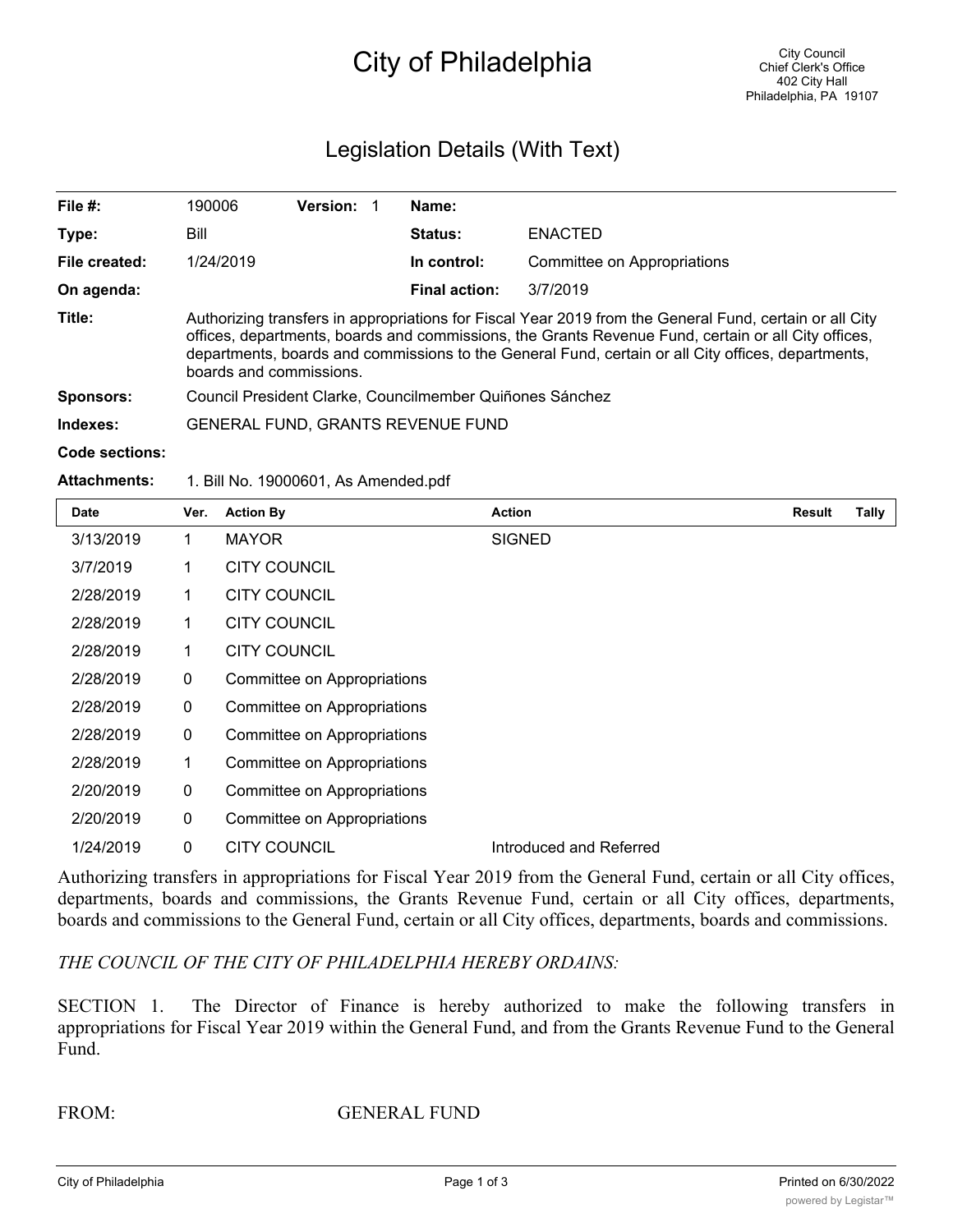### 2.65 THE SHERIFF

## FROM: GRANTS REVENUE FUND

#### 9.16 THE DIRECTOR OF FINANCE - PROVISION FOR OTHER GRANTS

#### TO: GENERAL FUND

#### 2.15 THE MANAGING DIRECTOR

| 2.19 | THE POLICE DEPARTMENT                                      |  |
|------|------------------------------------------------------------|--|
|      |                                                            |  |
|      |                                                            |  |
|      | DEPARTMENT OF PARKS AND RECREATION                         |  |
|      |                                                            |  |
|      |                                                            |  |
|      | DEPARTMENT OF HUMAN SERVICES - OFFICE OF HOMELESS SERVICES |  |
|      |                                                            |  |